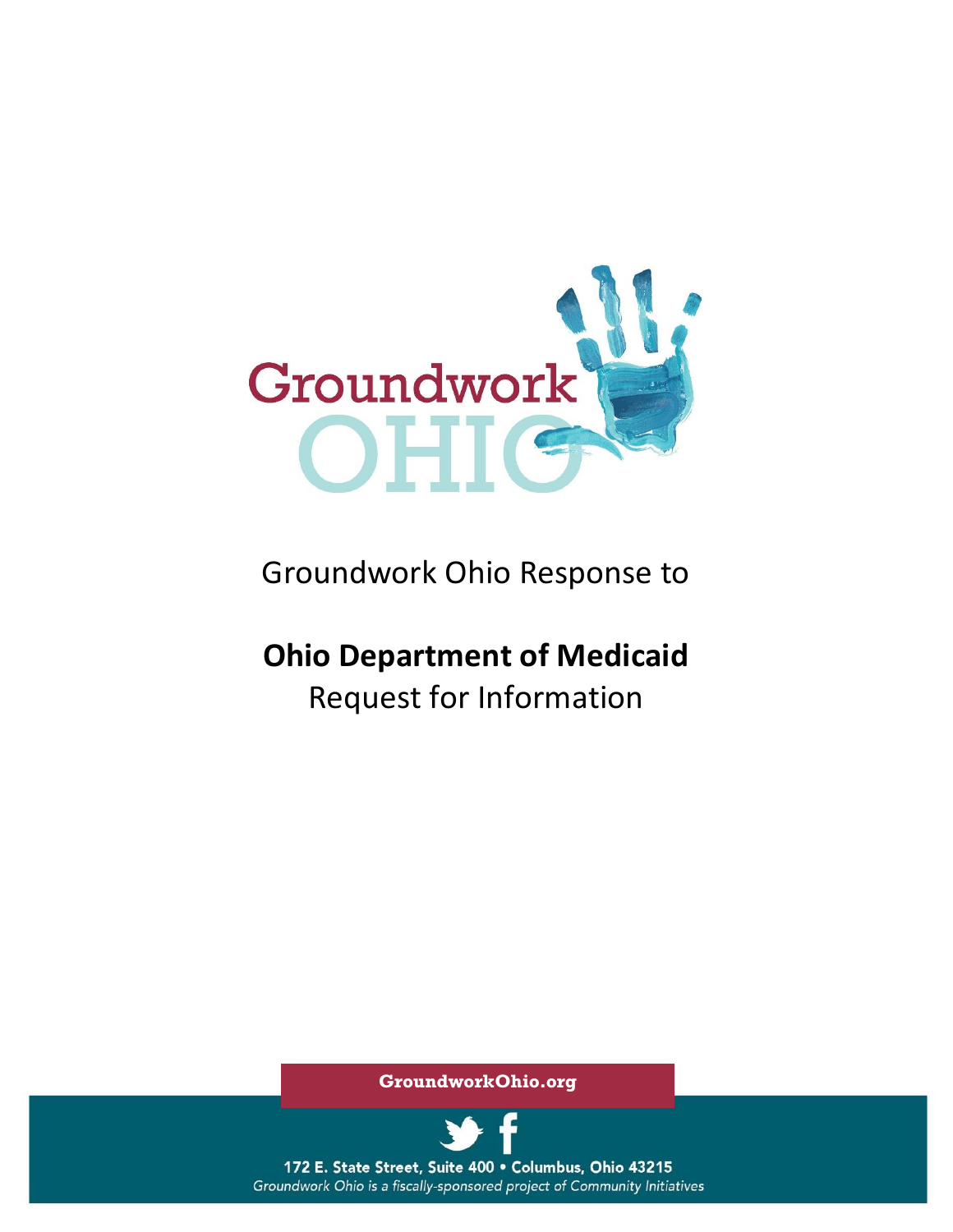*The Ohio Department of Medicaid, through its agency leadership and the opportunity afforded by managed care plan procurement, is uniquely positioned to advance our state's kids, families and communities by investing in the healthy development of Ohio's most at-risk young children.* Ohio's current early childhood "system" built to respond to the incredible needs of our young children is a patchwork of programs spanning five state departments and numerous funding streams that provide early learning opportunities and physical and behavioral health care to support the healthy development of children birth through age five and their families. Too often these systems are underfunded, do not talk to one another and fail to take into consideration the realities and limitations on the families being served, adhering instead to the ease and convenience of the programs.

### **But to do so effectively, the Department must focus with intensity on our youngest and most vulnerable moms and babies.**

## Why?

Because brains are built on a foundation of early experiences. Ninety percent of brain development happens from birth to age five and eighty percent happens by age three. In the first few years of life, more than one million neural connections are formed every second. These neural connections, the brain's architecture, are formed through the interaction of baby and their environment through early enriching experiences. While genes provide a blueprint for brain architecture, neural connections must be formed through repeated use. All children are born with the ability to reach their highest potential, but connections that form early either form a strong or weak foundation for the connections that form later. These critical interactions with adults lay the foundation for all later learning, behavior and health.

Unfortunately, not all children have access to these early enriching experiences. Without consistent and responsive caregiving, the brain architecture does not form as expected and will lead to disparities in learning and behavior. Early learning and healthy development are inextricably linked. Without intervention in the most critical early years of a child's brain development, we see gaps in the health and educational achievement among economically disadvantaged children. These gaps widen as children grow older leaving children with economic disadvantages two years behind their peers by age five.

## **The Ohio Early Childhood Story**

In Ohio, only 40% of kindergarteners come to the classroom ready to learn. It is no surprise then that only 43% of Ohio's workforce has a degree or credential for available jobs. This is no surprise because of what we know about brain science and it is why investments made in quality birth to five interventions before Kindergarten yield upwards of a 13% return on public investment. Our state has not, however, adequately invested in young children and many children have been left behind as evidenced by the following data:

- Premature Births: 11.9% of all Ohio births are premature.
- Infant Mortality: Ohio ranks  $41<sup>st</sup>$  out of 50 states for infant mortality with a rate of 7.4 for every 1,000 live births.
- Early Childhood Poverty: 1 in 5 Ohio children live in poverty. 1 in 4 Ohio children ages 0-4 live in poverty.
- Trauma: Ohio ranks  $46<sup>th</sup>$  in the nation for kids experiencing childhood trauma. 49% of Ohio kids have had at least one adverse childhood experience (ACE) 1 in 7 Ohio kids have three or more ACEs.
- Kindergarten Readiness: 40% of Ohio kindergarteners are ready for kindergarten.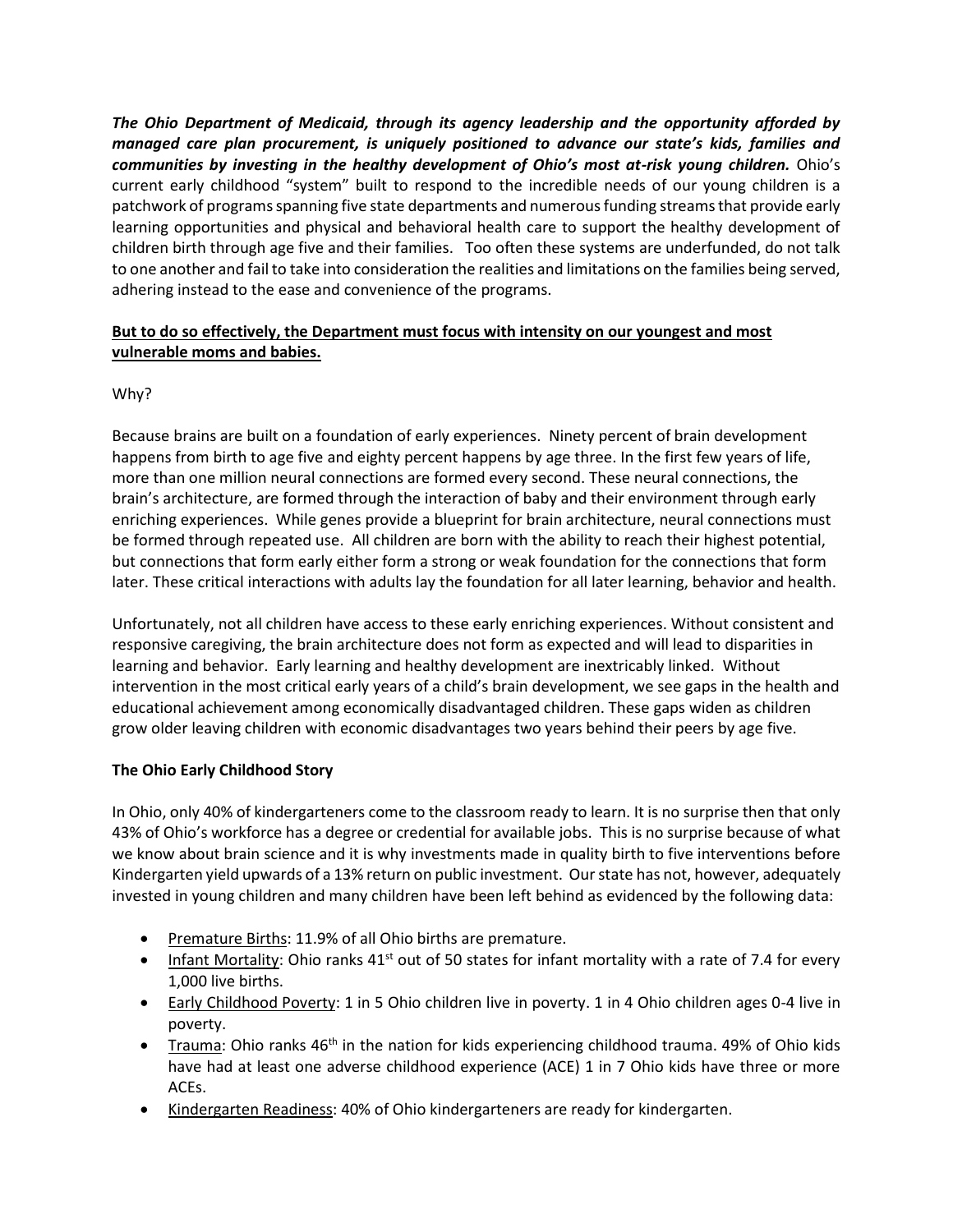Some children are left behind more often than others. Poverty disproportionately impacts young children and families of color, making it even more difficult to overcome adversity and maintain healthy development. While these children include those living in poverty, data illustrates that poverty alone does not tell the whole story. A child's race and where they live foretells a distinct and critical narrative that must be examined separately to understand the problem fully, as even those children of color who are not poor are too often not achieving at the rate of their white peers. Achieving equitable outcomes for all children requires investing in those who are more often left behind and giving them what they need for lifelong success.

- Premature Births: 1 in every 7 African American babies are born premature compared to 1 in every 10 white babies
- Infant Mortality: 15.2 black babies die before their first birthday compared to 5.8 white babies for every 1,000 births. Black babies are dying at nearly three times the rate of white babies.
- Early Childhood Poverty: 1 in 3 children age 0-4 living in Ohio's rural Appalachian region live in poverty. 1 in 2 black children age 0-4 live in poverty.
- Trauma: 40% of white children have had an ACE versus 51% of Hispanic children and 61% of black children (based upon a national data set).
- Kindergarten Readiness: 26.7% of economically disadvantaged Ohio kindergartners are ready for kindergarten compared to 57% of their higher income peers. The gap between poor students and their higher income peers remains steady throughout a child's schooling. 23.9% of black children (less than poor children) are ready for kindergarten compared to 47% of their white peers. The gap between black children and their white peers does not remain steady. It actually gets worse throughout their schooling.

## **Leveraging Medicaid to Advance Healthy Early Childhood Development**

Groundwork Ohio shares a common goal with the state and the Ohio Department of Medicaid to ensure that all our children grow up healthy and equipped to reach their full potential. Because of what we know about the science of brain development, we understand that we have to use evidence to improve outcomes in learning, behavior, and health for vulnerable young children. The key drivers of our shared goal include the following:

- Access to high quality medical care for pregnant women and children
- Evidence-based home visiting for vulnerable families
- High-quality early childhood education
- Two-generation programs in health and education
- Prevention and mitigation of toxic stress in early childhood
- Providing economic stability supports to increase family self-sufficiency
- Reducing neurotoxin exposure such as lead

We also share the common challenge of harnessing health reform to reach our shared goal of promoting child health and development and preventing poor outcomes. Typically, health reform focuses on high cost, high need individuals, not long-term prevention. It has not adequately reflected child development nor recognized how child health is shaped by nonmedical factors. We have to continue to challenge our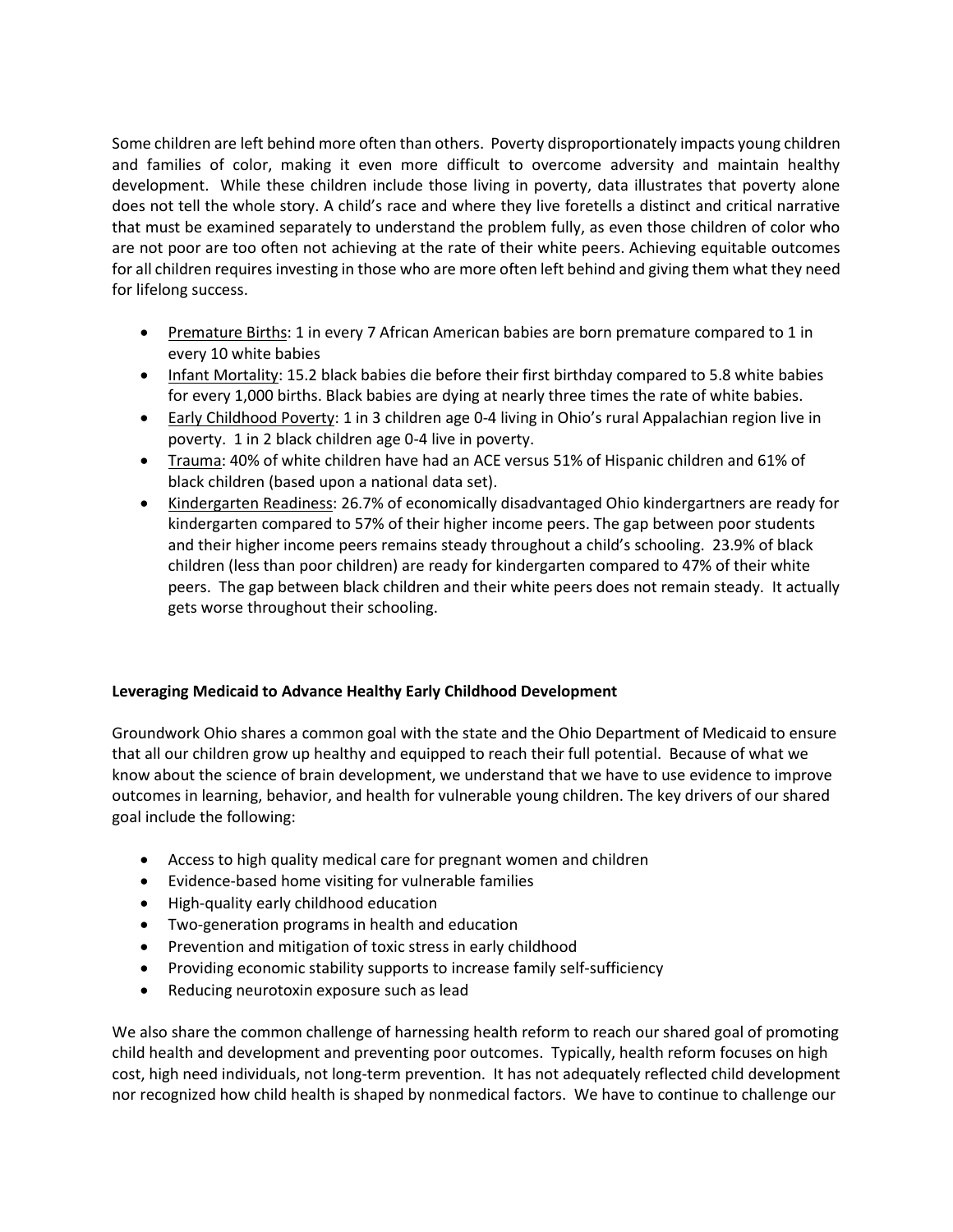Medicaid system and its stakeholders to think differently about health reform for children so that its goals match child health needs.

#### **The First 1000 Days**

We are calling on the Department of Medicaid, managed care, pediatricians, education, child welfare, social services, mental health and child advocates to support and operationalize a Medicaid-driven, cross sector approach to improving child health and development outcomes in the first three years of life. Why the First 1000 days?

- Because children rely on Medicaid, especially in their first three years of life. Medicaid provides health care coverage for more than half of all Ohio infants and toddlers.
- Because pediatric primary care is regularly accessed by families and is the only (near) universal system for reaching families in the earliest years of a child's life.
- Because, as a public program, Medicaid has an interest in reducing long-term health care expenses and expenses to other public sectors.
- Because Medicaid is already one of our most effective means of improving child outcomes and it can be leveraged to do more.

We appreciate the recent changes that the Medicaid program has made that are improving health outcomes for pregnant mothers and children such as the following:

- Managed care enrollment on day one to speed up access to care coordination to ensure pregnant women are connected to prenatal care quickly;
- Extending coverage for 12 months for mothers after delivery to facilitate continuous coverage;
- Infant mortality reduction strategies focused on smoking cessation, birth spacing, and safe sleeping; and
- Comprehensive Primary Care, including the upcoming Comprehensive Primary Care Program for Kids.

We thank you for the opportunity to offer recommendations to build upon this progress and consider the opportunity to lead a cross-systems approach focused on the First 1000 days of a child's life to improve outcomes for young children as Ohio seeks to improve its managed care program. Managed care should play a critical role in this approach.

#### *Recommendations*

• **Align state programs through a Kid's Quality Agenda.** The state should adopt a kid's quality agenda -- a set of shared goals and measures across all child-serving human services, health care, and education agencies – and regularly measure and publicly report progress on these outcomes. As part of this strategy, the state should create a multidisciplinary team within the Medicaid department that focuses on addressing policy and regulatory barriers to better health outcomes for children and their families including a focus on improving coordination and collaboration between the department, health plans, Title V, early intervention, early care and education, primary and secondary education, child welfare and child advocates. The department should develop Memoranda of Understanding (MOUs) among appropriate agencies to formalize new collaborative efforts.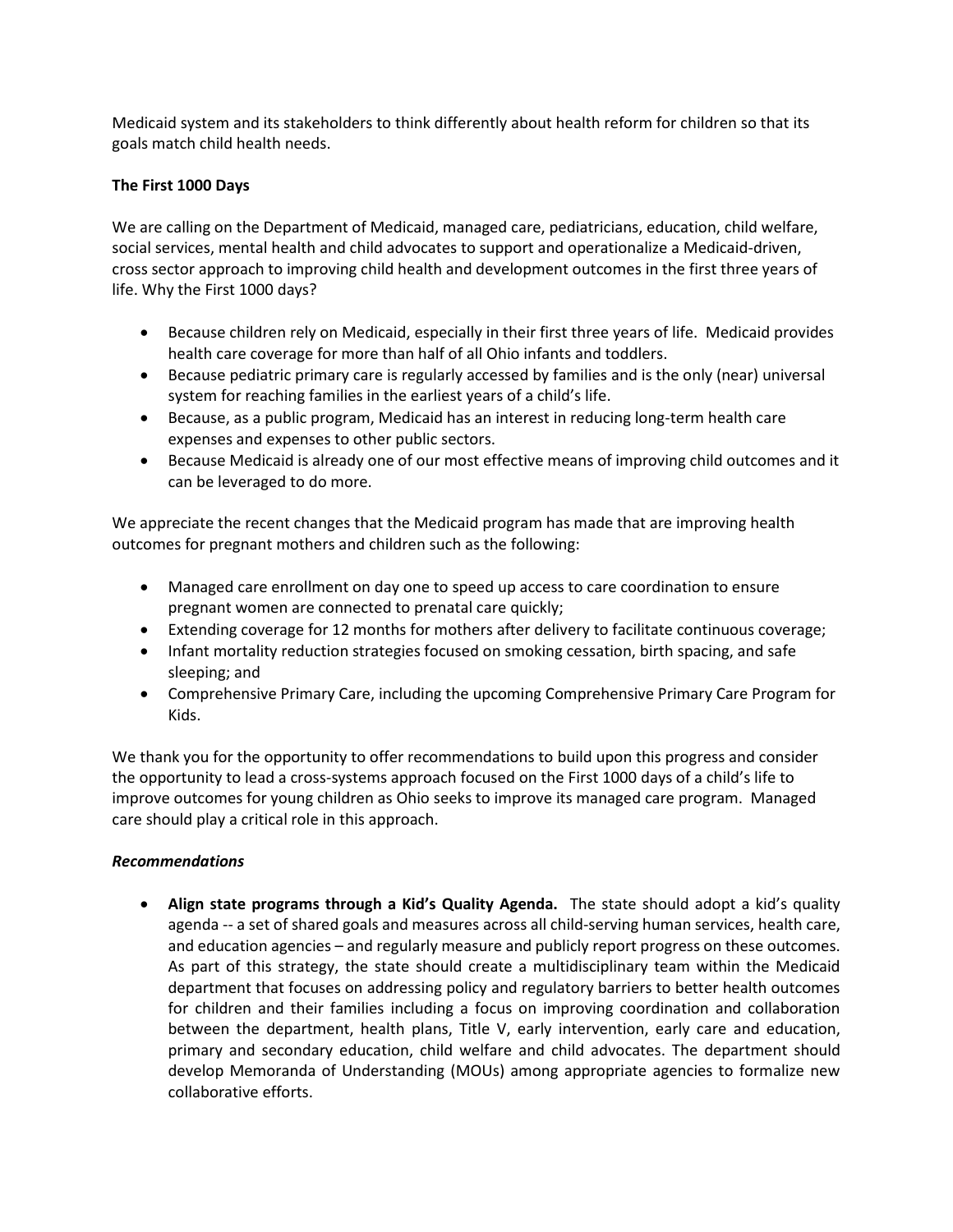- **Incentivize cross-system care coordination.** Care coordination for young children and their families should not just be focused on medical services but should coordinate services for children across educational and social service settings, and also work to help families navigate the many types of services that they need including housing, food, and educational assistance. Care coordination may be delegated to another entity, such as a Pathways HUB or community health worker, but outcomes need to be tracked and reported.
- **Incentivize plans to improve health outcomes through non-medical interventions.** Plans should be selected based on their ability to improve health outcomes for children and their families through the use of social impact interventions.
- **Maintain integrated health plans.** Carving out health care services and placing them in a specialty plan adds additional complexity for families and providers without a clear improvement in care.
- **Keep families together.** Families should be kept together in the same managed care plan through auto assignment and other attribution-based models.
- **Incentivize integrated care.** Providers should be incentivized to integrate physical and behavioral health care, collaborate with other community partners, and align with the state's quality strategy.
- **Make decisions based on data and evidence.** Reward and evaluate health plan partnerships and progress based upon data-driven, evidence-based outcomes.

### **Providing a Proactive Response to the Decrease in Coverage Rates for Children**

Medicaid is an important source of coverage for young children and ensuring timely enrollment and continuous coverage for families of young children is foundational. Ohio, like many other states has seen the number of children enrolled in Medicaid fall since the middle of FY 2017. While some of the decline can be associated with the increase in employment, the most recent American Community Survey showed an increase of about 20,000 uninsured children in Ohio. We know that a stronger economy is not the driving factor for this increase and so Medicaid should continue to investigate the data to address the root causes for this substantial trend change.

#### *Recommendations*

- The state should use the plans to promote enrollment and continuous coverage for children through their targeted outreach and mass marketing campaigns. We recognize that children are part of a family unit. Accordingly, strategies to increase access and coverage for families should reflect this fact.
- In conjunction with consumer stakeholder groups, the state should develop consumer friendly-FAQs to address known misperceptions about Medicaid that are barriers to enrollment for children such as eligibility levels for children and adults, estate recovery, and public charge.

#### **Prioritizing the Social and Emotional Development of Young Children**

Healthy social and emotional development in young children underpins a lifetime of healthy physical development. An increased focus on preventive screening, diagnosis and treatment is needed to ensure that young children have the capacity to experience, express and regulate emotions; form close, secure interpersonal relationships; and explore his/her environment and learn, within the context of family and cultural expectations.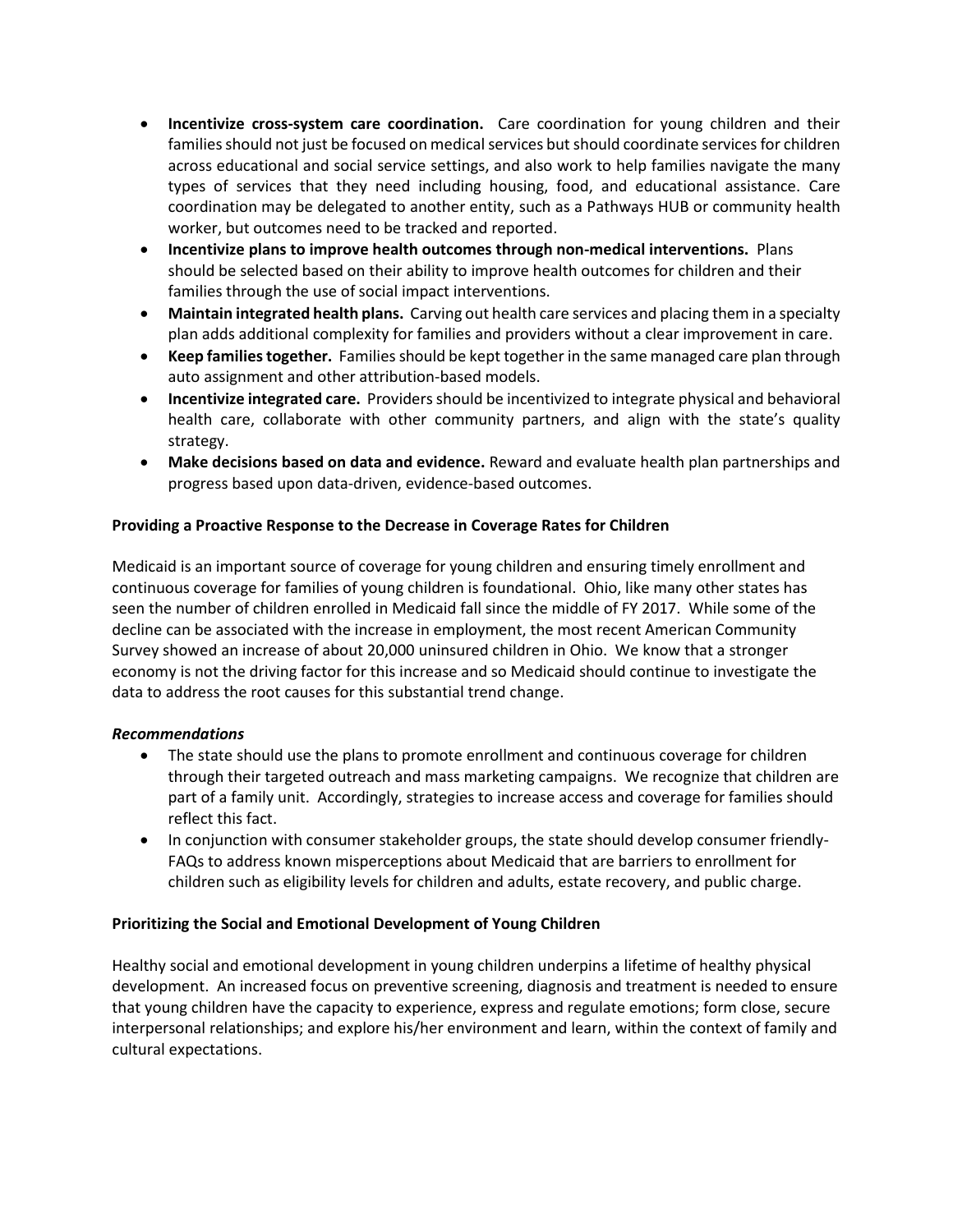#### *Recommendations*

- Improve preventative screenings based on expert-recommended schedules and guidelines by building social and emotional screening, assessment, and interventions into care management requirements**.**
- Require plans to consider the social and emotional health of young children when establishing criteria for identifying who will receive intensive care management.
- Medicaid plans should be selected based on their strategy for addressing the social and emotional health of young children including, but not limited to, the following:
	- o The quality and diversity of their networks to serve young children.
	- $\circ$  Their sophistication in leveraging their network and expertise to serve young children.
	- $\circ$  Their willingness to investigate the impact of downstream strategies and partnerships to impact the social determinants of early childhood health by connecting hard-to-reach families to resources.
	- $\circ$  Their willingness to innovate in terms of settings and provider types appropriate for early childhood mental health promotion, prevention and treatment services such as child care, home visiting and early intervention services.
- Encourage plans to provide value-added services aimed at supporting the social and emotional health of children.
- Expand and improve upon parent/caregiver diagnosis as eligibility for dyadic therapy.

## **Advancing Child Health Equity through Data, Evaluation, and Accountability.**

We know we cannot make significant demographic-level gains unless we target sub-groups of our most at-risk children. What we measure matters—if we don't measure equity and disaggregate by race, geography and other social factors, we cannot deliver on outcomes.

## *Recommendations*

 $\overline{\phantom{a}}$ 

- Medicaid plans should be selected based on their strategy to improve health equity for children and their families and their commitment to quality metrics disaggregated by race and other factors.
- The state should track and report outcome and demographic data for children by health plan and fee for service and by OEI region for the following:
	- o Wellness visits;
	- o Preventive dental services; and
	- o Lead screening.
- The state should develop and include a developmental inventory measure of kindergarten readiness as a performance metric for health plans similar to what is planned in Oregon.<sup>1</sup> This metric could be a quality metric for health plans and could also be used to improve Ohio's CPC model for kids.
- Support the development of integrated cross-system child databases and data system development for cross-sector referrals.

<sup>&</sup>lt;sup>1</sup> Oregon is currently working on specifications for this measure. More can be found at: [https://childinst.org/wp](https://childinst.org/wp-content/uploads/2018/09/HAKR_Technical_Workgroup_Report_2019_Final-with-Cover-Letter.pdf)[content/uploads/2018/09/HAKR\\_Technical\\_Workgroup\\_Report\\_2019\\_Final-with-Cover-Letter.pdf](https://childinst.org/wp-content/uploads/2018/09/HAKR_Technical_Workgroup_Report_2019_Final-with-Cover-Letter.pdf)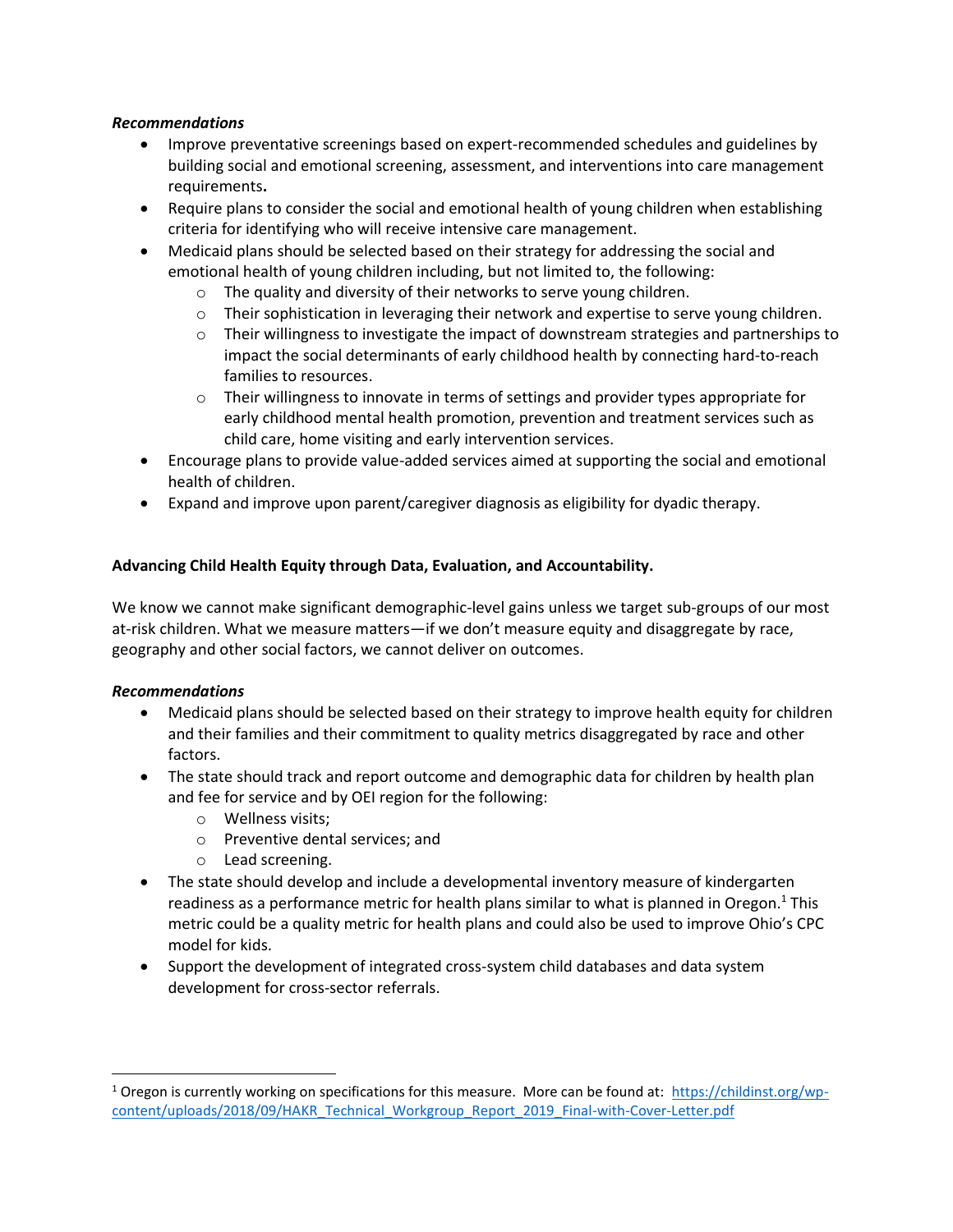#### **Improving Evidence-Based Home Visiting Through Medicaid**

Groundwork is very supportive of the Governor's goal to triple the number of families served through home visiting. With its substantial federal match, ability to reach most high-risk families, and health benefit alignment, Medicaid provides a powerful tool for scaling up home visiting and sustaining this investment over time. With half of all Ohio births financed by Medicaid, the program also has unique access to vulnerable populations of women who could benefit from home visiting. We know that the Medicaid program is, in some instances, already funding home visiting through managed care grant funds and has plans to develop a Medicaid home visiting service. Evidence-based home visiting has consistently been proven to provide improvements in birth outcomes, early child development, school performance, and family self-sufficiency.

#### *Recommendations*

- Any new benefit that is developed to leverage evidence-based home visiting should be incorporated into the new managed care contracts.
- The state should ensure that evidence-based models are supported by strategic financing. This will require a review of rate structures so that they sufficiently reflect the cost of building and sustaining programs given the growth goal.
- The state should ensure that evidence-based models are delivered to fidelity and have strong accountability to outcomes.
- The state should ensure that evidence-based home visiting is available to and prioritized for the most at-risk Medicaid populations.

#### **Defining Roles for Evidence-Based Home Visitors and Community Health Workers**

The state has been a leader in the development and investigation of promising and evidence-based practices to better meet the needs of our youngest and most vulnerable moms and babies. Ohio families have benefitted by the substantial work around Pathways HUBs, Targeted Case Management, and proven home visiting models for example. Given that many programs develop in discreet departments using specific funding streams, learnings aren't often shared with other program innovations outside of these discreet parameters – even when program objectives and outcomes are similar. This phenomenon has created some confusion in the field particularly as it relates to the roles and competencies of community health workers and home visitors. Clearly defining these roles and core competencies, while creating a logic model illustrating how both disciplines should work together to leverage program strengths across departments, would benefit the field and the state as it seeks to further scale successful innovations. Both provide needed, but distinct services, and understanding how they should work together would eliminate program duplication and increase the efficiency and the effectiveness of the innovations.

We ask that Medicaid and the Department of Health take a shared accountability approach using both agencies as well as the health plans to advance both of these roles to leverage outcomes for pregnant moms, babies and young children. We also ask that Medicaid provide leadership in defining these roles, including through the use of the health plans. Doing so may and should require a broader vision of health outcomes that include, but are not limited to, birth outcomes. They must reflect the full needs of the family and child beyond the critical indicator of whether or not a child lives to their first birthday. While infant mortality is an absolutely critical measure, we cannot settle on that metric alone—Ohio babies deserve more than a first birthday. We should measure these outcomes and be mindful of the